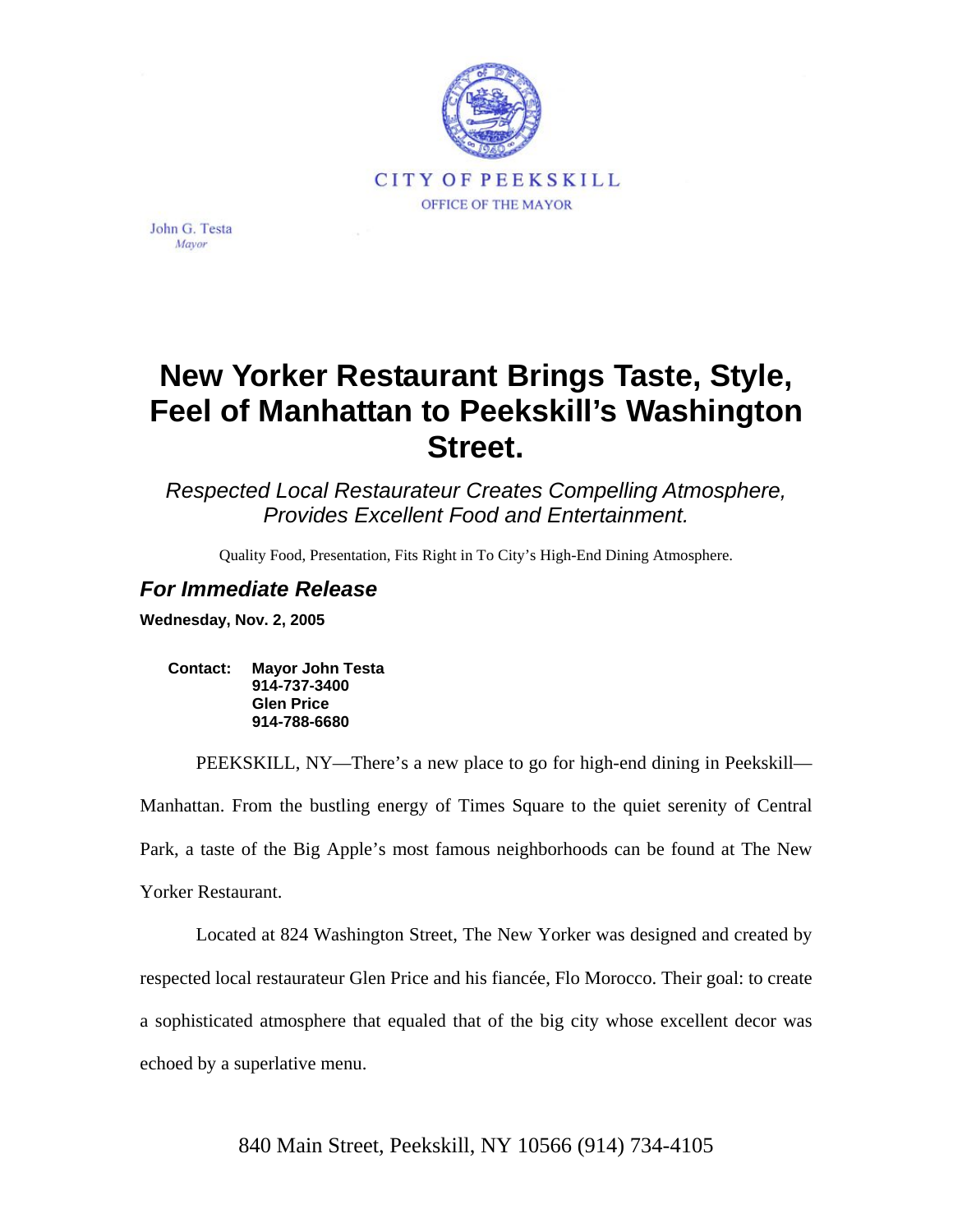Price is already well known in Peekskill and around the region as a restaurateur. He operated an ice cream parlor on Washington Street for many years, and is owner of Glen's tavern, in Montrose, which is known for providing great food at even better prices.

"Peekskill is a great place to do business," Price says. "The people are welcoming and the government is very supportive," he says.

"Entrepreneurial energy is a crucial part of Peekskill's revitalization," says Mayor John Testa. "It's wonderful to see our population of premium restaurants growing, and people betting on our success."

Like its namesake, diversity is one of the most prominent aspects of The New Yorker's menu. Diners can choose from two different menus, one of which focuses on simpler, lower priced fair and the other of which provides great opportunities to tap into some gourmet dishes.

Offerings on the Classic Pizza Menu include conventional and custom pizzas that offer everything from simple extra cheese to white pizza to such specialties as Gorgonzola cheese with caramelized onions and fresh sage.

Visitors to The New Yorker's Central Park section will find a menu as simple and robust as their setting, which includes a patio ringed with greenery. Foods available on the Central Park menu include chicken fingers, shrimp cocktails, fried calamari, and grilled chicken sandwiches.

Move inside and the menu gets more sophisticated. In the sleek "East Side" room, dishes such as Chicken Francese, Chicken Piccata, Penne with Vodka Sauce and Fettuccini Maurice, which includes shrimps mussels and asparagus in a brandied, spicy wine sauce, are among the main courses.